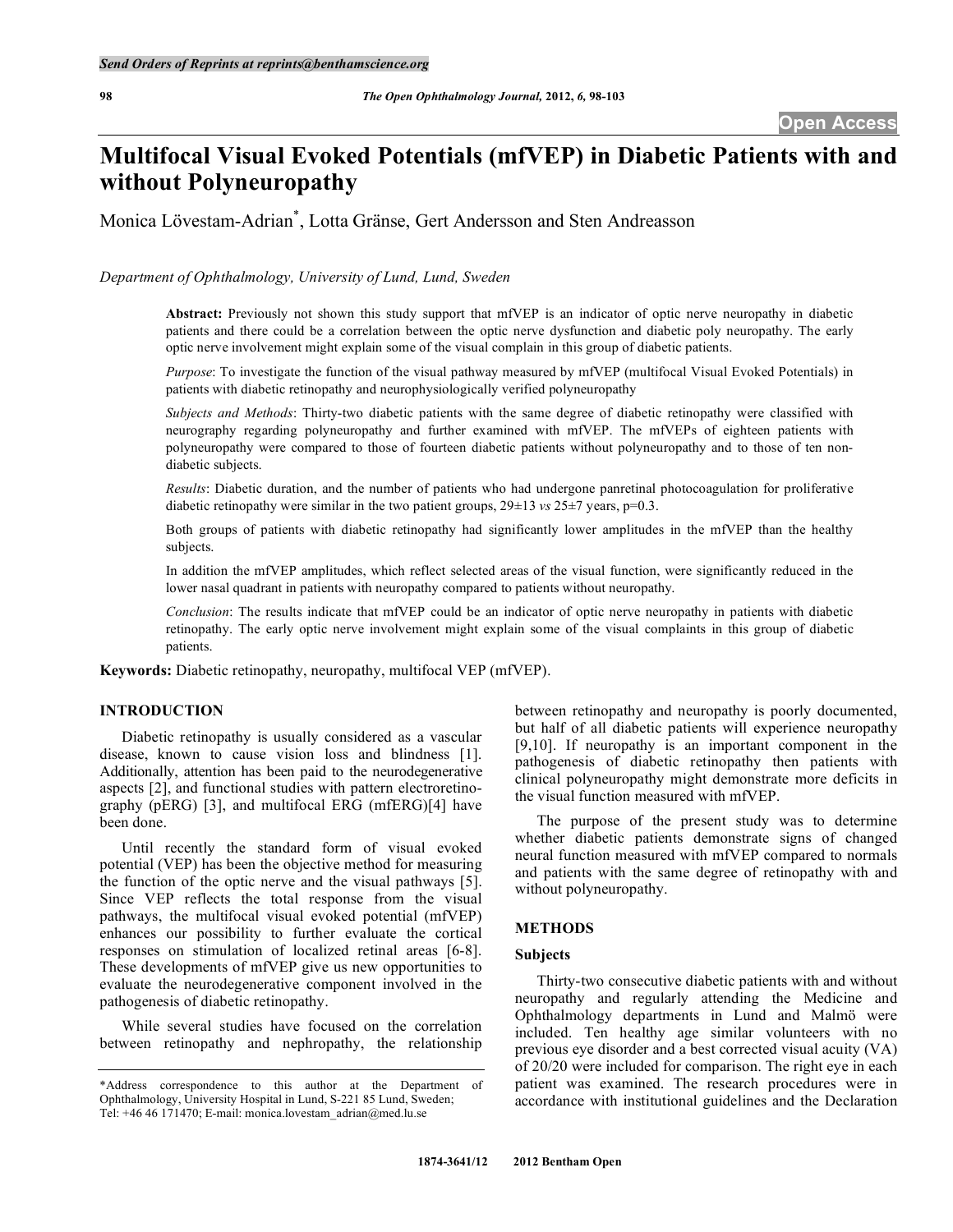of Helsinki. The study was approved by the Committee of Ethic at the University Hospital of Lund

# **Ophthalmological Examination and Grading of Retinopathy**

 The best visual acuity after correction was assessed using a Snellen Charts at a distance of 6.0 meter. The classification of retinopathy was based on findings from fundus photographs using a 45° Topcon camera including the three areas nasal, temporal and the central with stereo photo. The degree of retinopathy was based on three retinopathy levels as**;** no retinopathy, background retinopathy, and sightthreatening retinopathy. Sight-threatening retinopathy included clinically significant macular oedema and/or severe non-proliferative retinopathy according to definitions by the ETDRS [11], or clinically significant macular oedema and/or proliferative retinopathy. Proliferative retinopathy was considered most severe, followed by severe non-proliferative retinopathy and clinically significant macular oedema.

 Eyes with clinically significant macular oedema with visual acuity over 0.2 and a duration not longer than 6 months were treated according to guidelines from the ETDRS [12], and eyes with proliferative retinopathy were treated according to DRS [13]. Only eyes without a visible cataract using a slit-lamp biomicroscopy were included in the study. The mean number of laser shots given was for macular edema 200 barely visible shots and for panretinal photocoagulation on average 1800 laser shots.

#### **Analytical Techniques**

 $HbA_{1c}$  levels were analysed by ion-exchange chromatography using commercially available microcolumns (Bio-Rad, Richmond, CA) or by fast liquid chromatography (Kontron Instruments, Milan, Italy). The upper normal reference range for both methods is <5.3%.

# **Neurophysiology**

 To distinguish the diabetes group into two, with or without diabetic neuropathy, neurography was performed on one side in the following nerves: Motor conduction velocities, distal motor latencies, response amplitudes, and F-wave latencies in median and peroneal nerves; Sensory conduction velocities and response amplitudes in the median (on stimulation of dig I and dig III) and sural nerves. In addition, thresholds for detecting warm and cold on the lateral part of the foot and vibration on the big toe and tibia were measured.

# **MfVEP**

 MfVEPs were recorded using the Visual Evoked Response Imaging System (VERIS 4.3) (EDI. San Mateo, CA), developed by Sutter *et al*. [14], Baseler *et al.* [15], Baseler and Sutter [16]. A cathode ray tube (CRT) monitor with a refresh rate of 75 Hz was used for recording and the stimuli had the appearance of a dartboard containing 60 segments [16]. The monitor was a part of a system with a refractor unit in combination with an infrared eye camera to monitor the position of the eye. The segments were cortically scaled in order to produce 60 recordings of

approximately similar amplitude from the visual cortex. Each segment contained a checkerboard pattern with 16 checks, 8 white and 8 black that contrast reversed in pseudorandom binary m-sequences at 75 Hz. The m sequence chosen for this study was16 with the total recording time of 14 minutes divided into 8 segments. The signals were amplified 100 000 times and were passed through a band-pass filter between  $3$  and  $100$  Hz. The 1st slice of the 2nd order kernel was extracted from the responses for further analysis. At the viewing distance of 5 cm the radius of the stimulus array subtended approximately 20-25 degrees.

# *Recordings*

 Three pairs of electrodes and three different electrode positions were used. One pair of electrodes was placed on the inion and 4 cm above the inion. The other two pairs were distributed 4 cm to the left and 4 cm to the right of the first pair of electrodes. The ground electrode was placed behind the right ear.

 Two channel registrations were used during the same stimulation. Each run contained 16 segments of 27 seconds with a total recording time of 7.2 min.

 The subjects were seated comfortably to minimize muscle interactions fixating the center of the dartboard approximately 5 cm from the screen of the IR camera. The pupils were undilated and the stimulation was monocular. The contra lateral eye was carefully occluded to prevent light stimulation of this eye. A dim room light was used as a background illumination [8,17]. By using VERIS system refractor/camera unit the patient has possibility to adjust the refractor for best vision and by the IR camera the fixation could be monitored during the whole recording procedure. If a patient couldn't co operate during a test, it was repeated.

#### *Analysis*

 The two first components in the response, similar to the P70 and N100 in the classic VEP as described by Betsuin *et al*. 6 were identified and the peak-to-peak amplitude was measured (Fig. **1**).

 Responses were recorded with midline electrodes on stimulation of six segments in a defined central region (sector C) where the highest signal to noise level could be measured [18].

 In addition the mfVEP amplitudes, which reflect the upper and lower nasal quadrant of the visual function and further responses of four nasal specific central segments with in previous study have demonstrated the highest signal-tonoise ratio (N1, N2, N3, N4) were analyzed (Fig. **2**). The measurements were compared between the two diabetic groups as well as between the patients and the normal controls (Fig. **3**) [9].

# **Statistical Methods**

 Mann- Whitney *U*-test for two independent samples was used since the distribution is skewed. To evaluate differences in proportions between groups, the Chi-square test was used. A significance level of <0.05 was considered significant. The calculations were made in SPSS for Windows version 16.0.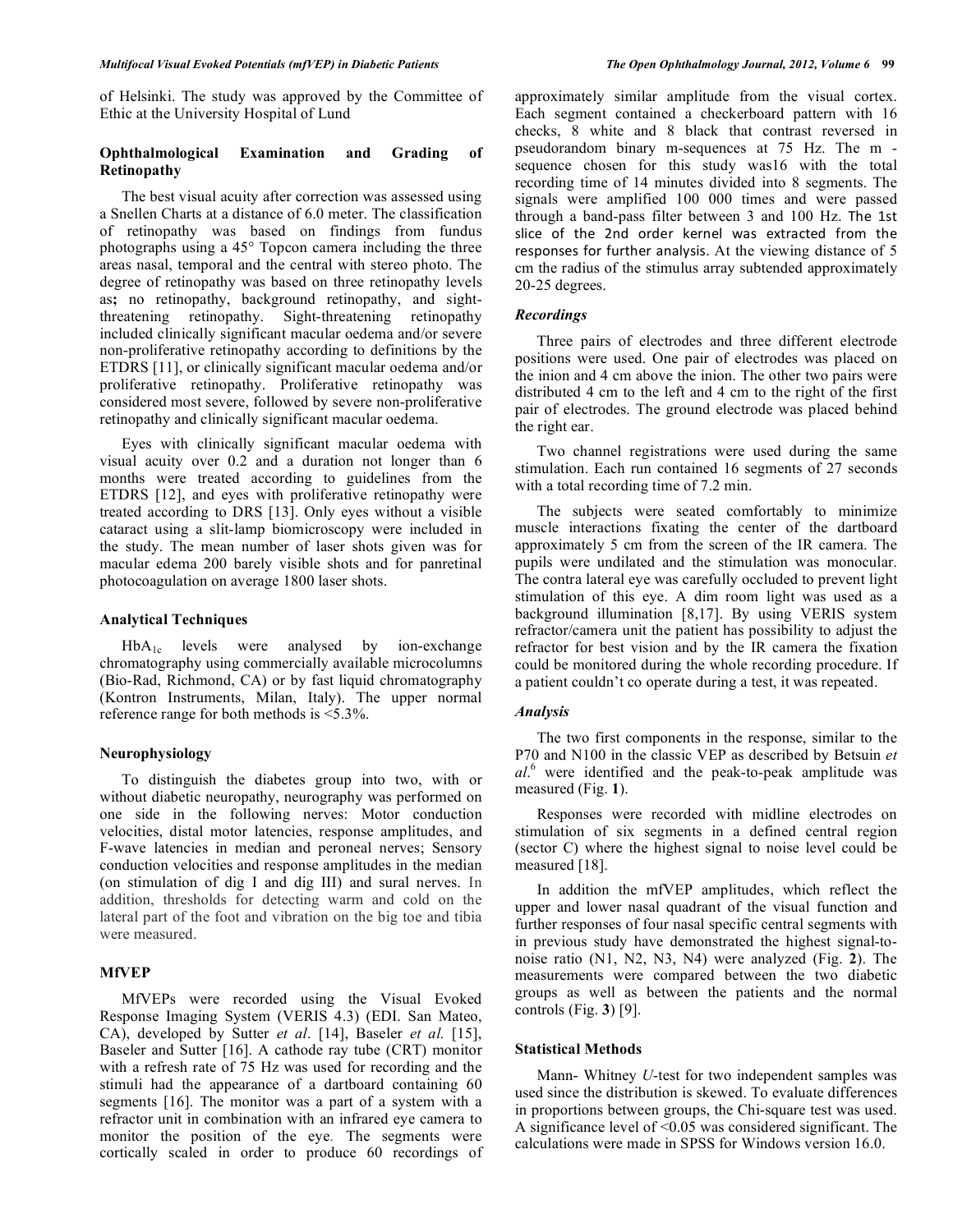

**Fig. (1).** A normal mfVEP. (**A**) Cortical responses to stimulation of 60 segments in the central visual field. The ring indicates sector C, the region with the highest amplitudes when measured with the midline electrodes. (**B**) The arrow indicates the peak-to-peak amplitude of the first two components according to VERIS program, which correlate to N 70 and P 100 in the classic VEP.



**-**170ms

**Fig. (2).** Responses on stimulation of the right eye in a normal eye. N1, N2, N3, N4 are the four segments in the nasal visual field with the highest signal-to-noise ratio.

# **RESULTS**

#### **Patient Characteristics**

 Eighteen patients with diabetic retinopathy and neurophysiologically verified polyneuropathy and 14 patients with diabetic retinopathy but without neuropathy were included in the study. Age was similar between diabetic patients and non-diabetic control subjects,  $53 \pm 10$  years *vs*  $46 \pm 7$  years; p=0.052, and also between diabetic patients without neuropathy and non-diabetic patients  $47 \pm 9$  years *vs*  $46 \pm 7$  years; p=0.93.



**Fig. (3).** MfVEP responses from the left eye two patients included in the study with neuropathy (red traces) and with out neuropathy (black traces). The traces comprise both central (a) and temporal (b) recordings.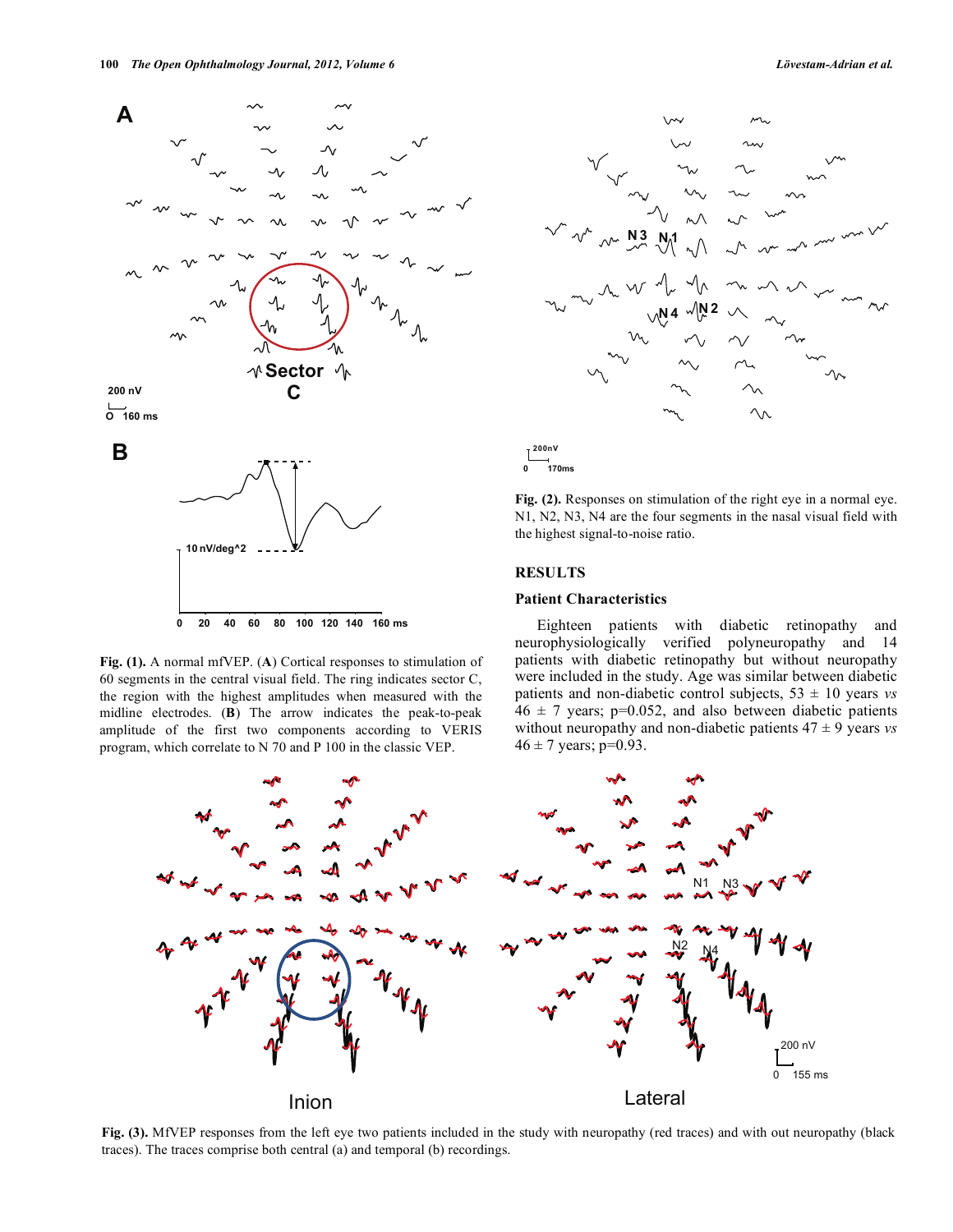#### *Multifocal Visual Evoked Potentials (mfVEP) in Diabetic Patients The Open Ophthalmology Journal, 2012, Volume 6* **101**

 Diabetic patients with neuropathy were older than diabetic patients without  $59 \pm 7$  *vs*  $47 \pm 9$  years; p<0.01, but diabetes duration was similar  $29 \pm 13$  *vs*  $25 \pm 7$  years; p=0.3, as was the mean level of  $HbA_{1c}$  7 ± 1% *vs* 6.6 ± 0.7%; p=0.3.

# **Diabetic Retinopathy and Visual Acuity**

 The degree of diabetic retinopathy and number of photocoagulated eyes did not differ between patients with and without neuropathy (Table **1**).

**Table 1. Diabetic Retinopathy in Patients with and without Neuropathy** 

| <b>Retinopathy Degree</b> | <b>Neuropathy</b><br>$(n=18)$ | <b>No Neuropathy</b><br>$(n=14)$ | P Value |  |  |
|---------------------------|-------------------------------|----------------------------------|---------|--|--|
| <b>Right Eye</b>          |                               |                                  |         |  |  |
| Background                | 6                             | 5                                |         |  |  |
| Macular oedema            |                               | 4                                |         |  |  |
| Proliferative retinopathy | 12                            | 5                                | 0.083   |  |  |
| Left Eye                  |                               |                                  |         |  |  |
| Background                | 6                             |                                  |         |  |  |
| Macular oedema            | $\mathfrak{D}$                | $\mathfrak{D}$                   |         |  |  |
| Proliferative retinopathy | 12                            | 5                                | 0.083   |  |  |

 In patients with neuropathy 12/18 right eyes had sightthreatening retinopathy (i.e. macular oedema and/or proliferative retinopathy) *vs* 9/14 right eyes in patients without neuropathy,  $p=0.89$ .

 No difference was seen in the visual acuity of right eyes between patients with and without neuropathy, 0.9; 0.3-1.0 (md, range) *vs* 1.0; 0.4-1.0 (md, range); p=0.30.

#### **Multifocal VEP in Diabetic Patients**

 The amplitudes of the responses from the central sector C, mediated by both uncrossed and crossed visual pathways, were similar in the two diabetic patient groups, as was the amplitude response from the nasal upper and lower quadrant sections (Table **2**).

 These two quadrants were further investigated in separated nasal sectors and within the diabetic group the amplitudes of the responses were lower in patients with neuropathy compared to patients without neuropathy (Table **2**).

#### **Diabetic Patients Compared to Non-Diabetic Subjects**

 The amplitudes of the responses from a central region (previous described as sector C), the upper and lower nasal quadrants and the response amplitudes from the segments N1-N4 of the right eye was significantly lower in diabetic patients compared to healthy volunteers (n=10) (Table **3**, Fig. **4**).

 Comparing diabetic eyes not previously laser treated (n=11) with non diabetic eyes demonstrated lower amplitudes in diabetic eyes in upper nasal quadrant (9±10 *vs* 18 $\pm$ 5 nV/ deg<sup>2</sup>; p=0.048), lower nasal quadrant (5 $\pm$ 2 *vs* 22 $\pm$ 7 nV/ deg<sup>2</sup> ;p=0.001) and central region  $(8\pm4 \text{ vs } 61\pm24 \text{ nV})$  $deg^2$ ; p=0.001).

|  | Table 2. | <b>Multifocal VEP in Diabetic Patients</b> |
|--|----------|--------------------------------------------|
|--|----------|--------------------------------------------|

| Amplitude<br>$(nV/deg^2)$ | Neuropathy<br>$(n=18)$ | <b>No Neuropathy</b><br>$(n=14)$ | P Value   |  |  |
|---------------------------|------------------------|----------------------------------|-----------|--|--|
| <b>Right Eye</b>          |                        |                                  |           |  |  |
| Inion                     | $8.2 \pm 3.4$          | $6.9 \pm 4.4$                    | 0.19      |  |  |
| Upper nasal quadrant      | $3.2 \pm 1.4$          | $3.3 \pm 1.0$                    | 0.78      |  |  |
| Lower nasal quadrant      | $4.6 \pm 1.8$          | $4.7 \pm 1.7$                    | 0.93      |  |  |
| N <sub>1</sub>            | $24 \pm 16$            | $35 \pm 15$                      | $0.020*$  |  |  |
| N <sub>2</sub>            | $28 \pm 18$            | $37 \pm 13$                      | 0.099     |  |  |
| N <sub>3</sub>            | $20 \pm 12$            | $28 \pm 10$                      | 0.054     |  |  |
| N <sub>4</sub>            | $34 \pm 27$            | $50 \pm 31$                      | 0.32      |  |  |
| Left Eye                  |                        |                                  |           |  |  |
| Inion                     | $18 \pm 25$            | $24 \pm 27$                      | 0.135     |  |  |
| N <sub>1</sub>            | $21 \pm 9$             | $33 \pm 15$                      | $0.008**$ |  |  |
| N <sub>2</sub>            | $30 \pm 19$            | $38 \pm 24$                      | 0.377     |  |  |
| N <sub>3</sub>            | $24 \pm 15$            | $33 \pm 13$                      | $0.045*$  |  |  |
| N <sub>4</sub>            | $32 \pm 20$            | $40 \pm 20$                      | 0.125     |  |  |

 $* P>0.05$ ,  $* P>0.01$ ,  $* * P>0.001$ .

#### **Table 3. Multifocal VEP in Patients with and without Diabetes**

| Amplitude<br>(nV/deg <sup>2</sup> ) | <b>Diabetic</b><br><b>Patients</b><br>$(n=32)$ | None<br><b>Diabetics</b><br>$(n=10)$ | P Value    |  |
|-------------------------------------|------------------------------------------------|--------------------------------------|------------|--|
| <b>Right Eye</b>                    |                                                |                                      |            |  |
| Inion                               | $7.8 \pm 3.7$                                  | $60.8 \pm 24.2$                      | $0.000***$ |  |
| Upper nasal quadrant                | $3.2 \pm 1.3$                                  | $17.7 \pm 5.5$                       | $0.000***$ |  |
| Lower nasal quadrant                | $4.6 \pm 1.7$                                  | $22.2 \pm 6.9$                       | $0.000***$ |  |
| N1                                  | $29 \pm 16$                                    | $55 \pm 31$                          | $0.000***$ |  |
| N <sub>2</sub>                      | $32 \pm 16$                                    | $69 \pm 56$                          | $0.012*$   |  |
| N <sub>3</sub>                      | $24 \pm 11$                                    | $56 \pm 60$                          | $0.001***$ |  |
| N <sub>4</sub>                      | $36 \pm 25$                                    | $68 \pm 42$                          | $0.000***$ |  |
| Left Eye                            |                                                |                                      |            |  |
| Inion                               | $21 \pm 26$                                    | $28 \pm 11$                          | $0.002**$  |  |
| N1                                  | $26 + 13$                                      | $56 \pm 45$                          | $0.002$ ** |  |
| N <sub>2</sub>                      | $34 \pm 21$                                    | $68 \pm 42$                          | $0.001***$ |  |
| N <sub>3</sub>                      | $28 \pm 15$                                    | $62 \pm 30$                          | $0.000***$ |  |
| N <sub>4</sub>                      | $35 \pm 20$                                    | $57 \pm 30$                          | $0.012*$   |  |

 $* \mathbf{P} > 0.05$ ,  $* \mathbf{P} > 0.01$ ,  $* \mathbf{P} > 0.001$ .

# **DISCUSSION**

 During the last years several authors have pointed at neuropathy being an important component in the pathogenesis of diabetic retinopathy [2,4,19]. Muller cells and neurons are known to express vascular endothelial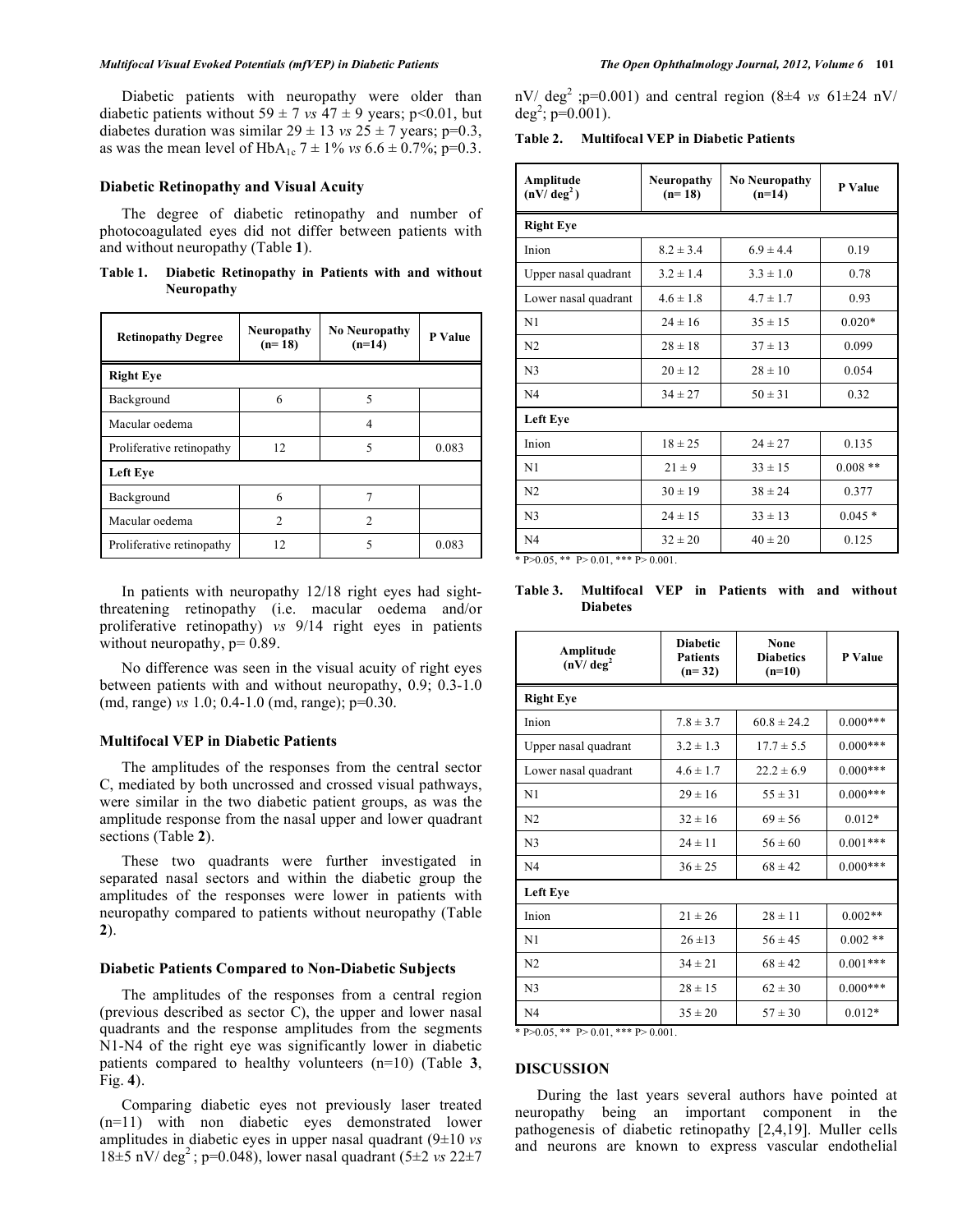growth factor *in vivo* in diabetes [20] and electrophysiologic tests are affected early in diabetes, preceding clinical signs of retinopathy [4,21]. Furthermore, prolonged latencies of VEP responses in diabetics without retinopathy have been demonstrated as a sign of neurodegenerative involvement [22]. In accordance to this, patients with clinical neuropathy, which also influence higher levels of CNS [23] might demonstrate more deficits in the mfVEP recordings than patients without neuropathy, but with the same degree of retinopathy.



**Fig. (4).** MfVEP responses from nasal sections in patients with no diabetes in comparison to diabetes with or without neuropathy.

 Testing with visual evoked potential VEP provides data from the visual pathways and pathologic changes in VEP latencies have been reported in patients with diabetes [24], and in diabetics with polyneuropathy [25]. As the classic VEP reflects the total visual response, minor or localized pathology along the visual pathway could be difficult to verify, and a further investigation with multifocal VEP would be of interest [8].

 In the present study we could demonstrate that patients with diabetes had significantly lower amplitudes in all recorded areas. In addition diabetic patients with polyneuropathy had significantly lower amplitudes in a localized area representing the uncrossed visual pathways compared to patients without neuropathy but with the same degree of retinopathy. Interestingly, Guillery and Taylor [26] reported that crossed pathways degenerate more slowly than the uncrossed ones. Since equal many eyes were laser treated in diabetic with and without neuropathy this is not likely to have influenced the results. Furthermore, when comparing diabetic eyes not previously laser treated with non diabetic eyes there was a significant difference in the amplitudes in the nasal section.

 The responses from the sector C region, reflecting both crossed and uncrossed visual pathways [6, 7], were equal in patients with and without neuropathy, but significantly lower compared to non-diabetic patients.

 Diabetes duration is known to be one of the most important risk factors for the development of both neuropathy [27], and a correlation between diabetes duration

and VEP latencies has been demonstrated [22]. In the present study, diabetes duration was similar in patients with and without neuropathy and can not have influenced the results.

#### **CONCLUSION**

 The results of this study suggest that mfVEP could be an indicator of neurodegenerative influence on bipolar cells and of optic nerve neuropathy in patients with diabetic retinopathy and that there is a correlation between this dysfunction and diabetic neuropathy. This neurodegenerative influence and optic nerve involvement might explain some of the visual complaints in this group that cannot be explained by retinopathy alone.

#### **CONFLICT OF INTEREST**

 The authors confirm that this article content has no conflict of interest.

#### **ACKNOWLEDGEMENTS**

Declared none.

#### **REFERENCES**

- [1] Moss SE, Klein R, Klein BEK. Ten-year incidence of visual loss in a diabetic population. Ophthalmology 1994; 101: 1061-70.
- [2] Lieth E, Gardner TW, Barber AJ, Antonetti DA. Retinal neurodegeneration: early pathology in diabetes. Clin Exp Ophthalmol 2000; 28: 3-8.
- [3] Prager TC, Garcia CA, Mincher CA, Mishra J, Chu HH. The pattern elektroretinogram in diabetes. Am J Ophthalmol 1990; 109: 279-84.
- [4] Palmowski AM, Sutter EE, Bearse MA Jr, Fung W. Mapping of retinal function in diabetic retinopathy using the multifocal electroretinogram. Invest Ophthalmol Vis Sci 1997; 38: 2586-96.
- [5] Celesia GG, Bodis-Wollner I, Chatrian GE, Harding GFA, Sokol S, Spekreijse H. Recommended standards for elektroretinograms and visual evoked potentials. Elektroenceph Clin Neurophysiol 1993;  $87 \cdot 421 - 36$
- [6] Betsuin Y, Mashima Y, Ohde H, Inoue R, Oguchi Y. Clinical application of the multifocal VEPs Curr Eye Res 2001; 22: 54-63.
- [7] Hood D, Greenstein V. The multifocal VEP and ganglion cell damage: applications and limitations for the study of glaucoma. Prog Ret Eye Res 2003; 22: 201-51.
- [8] Bengtsson M, Andréasson S, Andersson G. Multifocal visual evoked potentials-a method study of responses from small sectors of the visual field. Clin Neurophysiol 2005; 116: 1975-83.
- [9] Dyck PJ, Kratz KM, Karnes JL, *et al*. Prevalence by staged severity of variuos types of diabetic neuropathy, nephropathy and retinopathy in a population-based cohort: the Rochester Diabetic Neuropathy Study. Neurology 1993; 43: 817-24.
- [10] Boulton AJM. Treatment of symptomatic diabetic neuropathy. Diabetes Metab Res 2003; 19: 16-21.
- [11] Early Treatment Diabetic Retinopathy Study Research Group. Photocoagulation for diabetic macular oedema: ETDRS report number 1. Arch Ophthalmol 1985; 103**:** 1796-806.
- [12] Early Treatment Diabetic Retinopathy Study Research Group. Treatment techniques and clinical guidelines for photocoagulation of diabetic macular oedema. Ophthalmology 1987; 94: 761-74.
- [13] Diabetic Retinopathy Study Research Group. Photocoagulation treatment of proliferative diabetic retinopathy: clinical applications of Diabetic Retinopathy Study (DRS) findings. Ophthalmology 1981; 88: 583-600.
- [14] Sutter E, Tran D. The Field Topographv of ERG components in Man—I. The Photopic Luminance Response. Vision Res 1992; 32: 433-46.
- [15] Baseler HA, Sutter EE. Klein SA, Carrey T. The topography of visual evoked properties across the visual field. Electroencephalogr Clin Neurophysiol 1994; 90: 65-81.